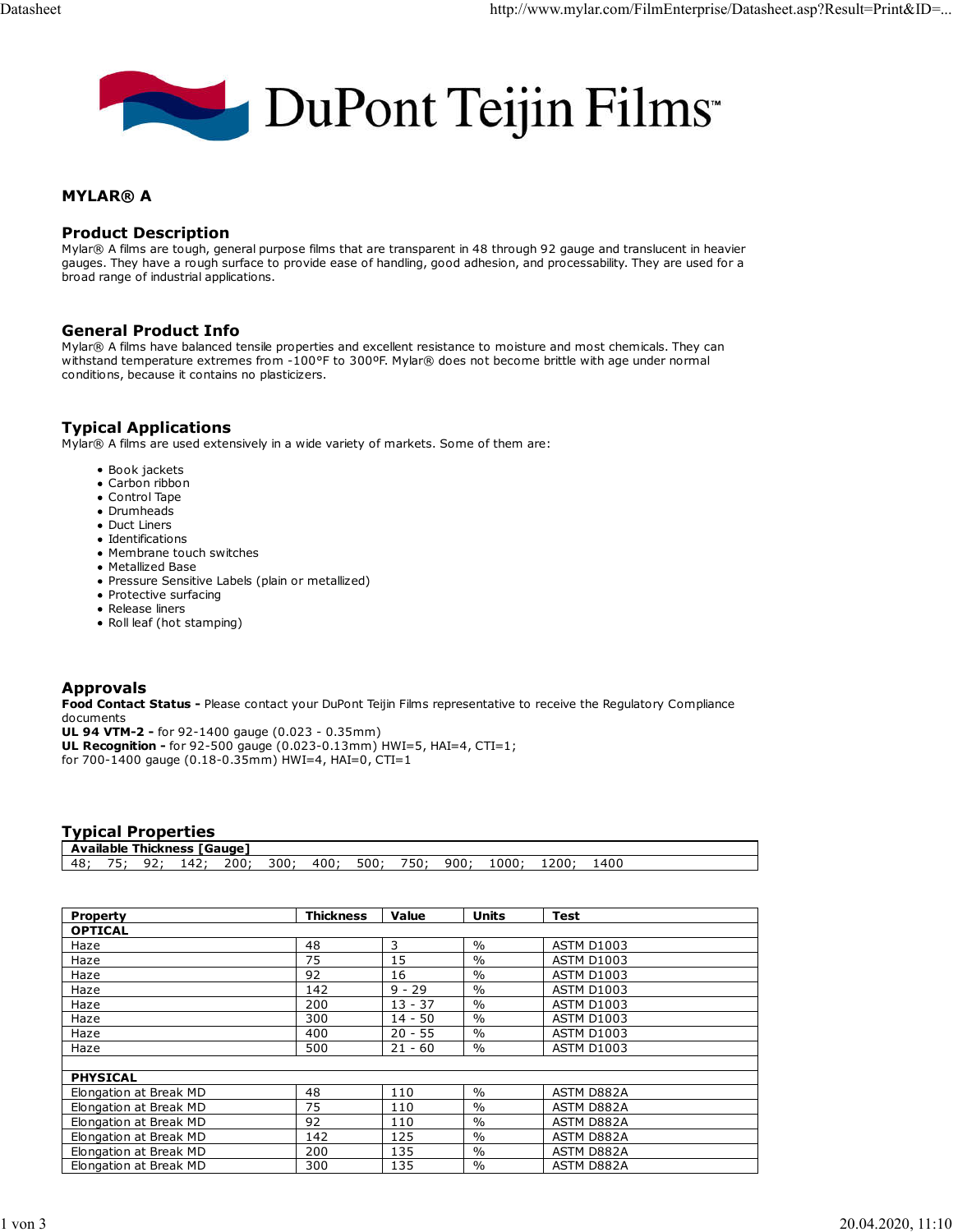| Elongation at Break MD                           | 400         | 140            | $\%$                           | ASTM D882A                                                 |
|--------------------------------------------------|-------------|----------------|--------------------------------|------------------------------------------------------------|
| Elongation at Break MD                           | 500         | 140            | $\frac{0}{0}$                  | ASTM D882A                                                 |
| Elongation at Break MD                           | 750         | 140            | $\frac{0}{0}$                  | ASTM D882A                                                 |
| Elongation at Break MD<br>Elongation at Break MD | 900<br>1000 | 150<br>150     | $\frac{0}{0}$<br>$\frac{0}{0}$ | ASTM D882A<br>ASTM D882A                                   |
| Elongation at Break MD                           | 1400        | 170            | $\frac{0}{0}$                  | ASTM D882A                                                 |
| Elongation at Break TD                           | 48          | 70             | $\frac{0}{0}$                  | ASTM D882A                                                 |
| Elongation at Break TD                           | 75          | 90             | $\frac{0}{0}$                  | <b>ASTM D882A</b>                                          |
| Elongation at Break TD                           | 92          | 90             | $\frac{0}{0}$                  | ASTM D882A                                                 |
| Elongation at Break TD                           | 142         | 100            | $\frac{0}{0}$                  | ASTM D882A                                                 |
| Elongation at Break TD                           | 200         | 110            | $\frac{0}{0}$                  | ASTM D882A                                                 |
| Elongation at Break TD<br>Elongation at Break TD | 300<br>400  | 110            | $\frac{0}{0}$<br>$\frac{0}{0}$ | <b>ASTM D882A</b><br>ASTM D882A                            |
| Elongation at Break TD                           | 500         | 115<br>115     | $\frac{0}{0}$                  | ASTM D882A                                                 |
| Elongation at Break TD                           | 750         | 115            | $\frac{0}{0}$                  | ASTM D882A                                                 |
| Elongation at Break TD                           | 900         | 130            | $\frac{0}{0}$                  | ASTM D882A                                                 |
| Elongation at Break TD                           | 1000        | 140            | $\frac{0}{0}$                  | ASTM D882A                                                 |
| Elongation at Break TD                           | 1400        | 170            | $\frac{0}{0}$                  | ASTM D882A                                                 |
| Modulus                                          | 48 - 1400   | 507            | kpsi                           | ASTM D822                                                  |
| Tensile Strength MD                              | 48          | 26             | kpsi                           | ASTM D882A                                                 |
| Tensile Strength MD<br>Tensile Strength MD       | 75<br>92    | 28<br>28       | kpsi<br>kpsi                   | ASTM D882A                                                 |
| Tensile Strength MD                              | 142         | 28             | kpsi                           | ASTM D882A<br><b>ASTM D882A</b>                            |
| Tensile Strength MD                              | 200         | 28             | kpsi                           | ASTM D882A                                                 |
| Tensile Strength MD                              | 300         | 27             | kpsi                           | ASTM D882A                                                 |
| Tensile Strength MD                              | 400         | 26             | kpsi                           | ASTM D882A                                                 |
| Tensile Strength MD                              | 500         | 27             | kpsi                           | ASTM D882A                                                 |
| Tensile Strength MD                              | 750         | 27             | kpsi                           | <b>ASTM D882A</b>                                          |
| Tensile Strength MD                              | 900         | 27             | kpsi                           | ASTM D882A                                                 |
| Tensile Strength MD                              | 1000        | 27             | kpsi                           | ASTM D882A                                                 |
| Tensile Strength MD<br>Tensile Strength TD       | 1400<br>48  | 26<br>32       | kpsi<br>kpsi                   | ASTM D882A<br>ASTM D882A                                   |
| Tensile Strength TD                              | 75          | 34             | kpsi                           | ASTM D882A                                                 |
| Tensile Strength TD                              | 92          | 34             | kpsi                           | ASTM D882A                                                 |
| Tensile Strength TD                              | 142         | 34             | kpsi                           | ASTM D882A                                                 |
| Tensile Strength TD                              | 200         | 33             | kpsi                           | ASTM D882A                                                 |
| Tensile Strength TD                              | 300         | 31             | kpsi                           | <b>ASTM D882A</b>                                          |
| Tensile Strength TD                              | 400         | 30             | kpsi                           | ASTM D882A                                                 |
| Tensile Strength TD                              | 500<br>750  | 30<br>30       | kpsi                           | ASTM D882A                                                 |
| Tensile Strength TD<br>Tensile Strength TD       | 900         | 29             | kpsi<br>kpsi                   | ASTM D882A<br>ASTM D882A                                   |
| Tensile Strength TD                              | 1000        | 29             | kpsi                           | ASTM D882A                                                 |
| <b>Tensile Strength TD</b>                       | 1400        | 25             | kpsi                           | ASTM D882A                                                 |
| Yield (nominal)                                  | 48          | 41,300         | $in^2/lb$                      |                                                            |
| Yield (nominal)                                  | 75          | 26,500         | $in^2/lb$                      |                                                            |
| Yield (nominal)                                  | 92          | 21,500         | $in^2/lb$                      |                                                            |
| Yield (nominal)                                  | 142         | 14,000         | $in^2/lb$                      |                                                            |
| Yield (nominal)<br>Yield (nominal)               | 200<br>300  | 9,900<br>6,600 | $in^2/lb$<br>$in^2/lb$         |                                                            |
| Yield (nominal)                                  | 400         | 5,000          | $in^2/lb$                      |                                                            |
| Yield (nominal)                                  | 500         | 4,000          | $in^2/lb$                      |                                                            |
| Yield (nominal)                                  | 750         | 2,600          | $in^2/lb$                      |                                                            |
| Yield (nominal)                                  | 900         | 2,200          | $in^2/lb$                      |                                                            |
| Yield (nominal)                                  | 1000        | 2,000          | $in^2/lb$                      |                                                            |
| Yield (nominal)                                  | 1400        | 1,400          | $in^2/lb$                      |                                                            |
|                                                  |             |                |                                |                                                            |
| <b>THERMAL</b><br>Shrinkage MD (150°C)           | 48          | 2.0            | $\%$                           | Unrestrained @ 150°C/30 min                                |
| Shrinkage MD (150°C)                             | 75          | 2.0            | $\frac{0}{0}$                  | Unrestrained @ 150°C/30 min                                |
| Shrinkage MD (150°C)                             | 92          | 1.9            | $\%$                           | Unrestrained @ 150°C/30 min                                |
| Shrinkage MD (150°C)                             | 142         | 1.5            | $\frac{0}{0}$                  | Unrestrained @ 150°C/30 min                                |
| Shrinkage MD (150°C)                             | 200         | 1.3            | $\frac{0}{0}$                  | Unrestrained @ 150°C/30 min                                |
| Shrinkage MD (150°C)                             | 300         | 1.2            | $\frac{0}{0}$                  | Unrestrained @ 150°C/30 min                                |
| Shrinkage MD (150°C)                             | 400         | 1.1            | $\%$                           | Unrestrained @ 150°C/30 min                                |
| Shrinkage MD (150°C)                             | 500         | 1.1            | $\%$                           | Unrestrained @ 150°C/30 min                                |
| Shrinkage MD (150°C)                             | 750         | 1.6            | $\frac{0}{0}$                  | Unrestrained @ 150°C/30 min                                |
| Shrinkage MD (150°C)<br>Shrinkage MD (150°C)     | 900<br>1000 | 1.6<br>1.5     | $\%$<br>$\frac{0}{0}$          | Unrestrained @ 150°C/30 min<br>Unrestrained @ 150°C/30 min |
| Shrinkage MD (150°C)                             | 1400        | 1.3            | $\%$                           | Unrestrained @ 150°C/30 min                                |
| Shrinkage TD (150°C)                             | 48          | 1.0            | $\frac{0}{0}$                  | Unrestrained @ 150°C/30 min                                |
| Shrinkage TD (150°C)                             | 75          | 1.1            | $\frac{0}{0}$                  | Unrestrained @ 150°C/30 min                                |
| Shrinkage TD (150°C)                             | 92          | 1.1            | $\frac{0}{0}$                  | Unrestrained @ 150°C/30 min                                |
| Shrinkage TD (150°C)                             | 142         | 1.0            | $\frac{0}{0}$                  | Unrestrained @ 150°C/30 min                                |
| Shrinkage TD (150°C)                             | 200         | 0.8            | $\%$                           | Unrestrained @ 150°C/30 min                                |
| Shrinkage TD (150°C)<br>Shrinkage TD (150°C)     | 300<br>400  | 0.8<br>0.7     | $\frac{0}{0}$<br>$\%$          | Unrestrained @ 150°C/30 min<br>Unrestrained @ 150°C/30 min |
|                                                  |             |                |                                |                                                            |